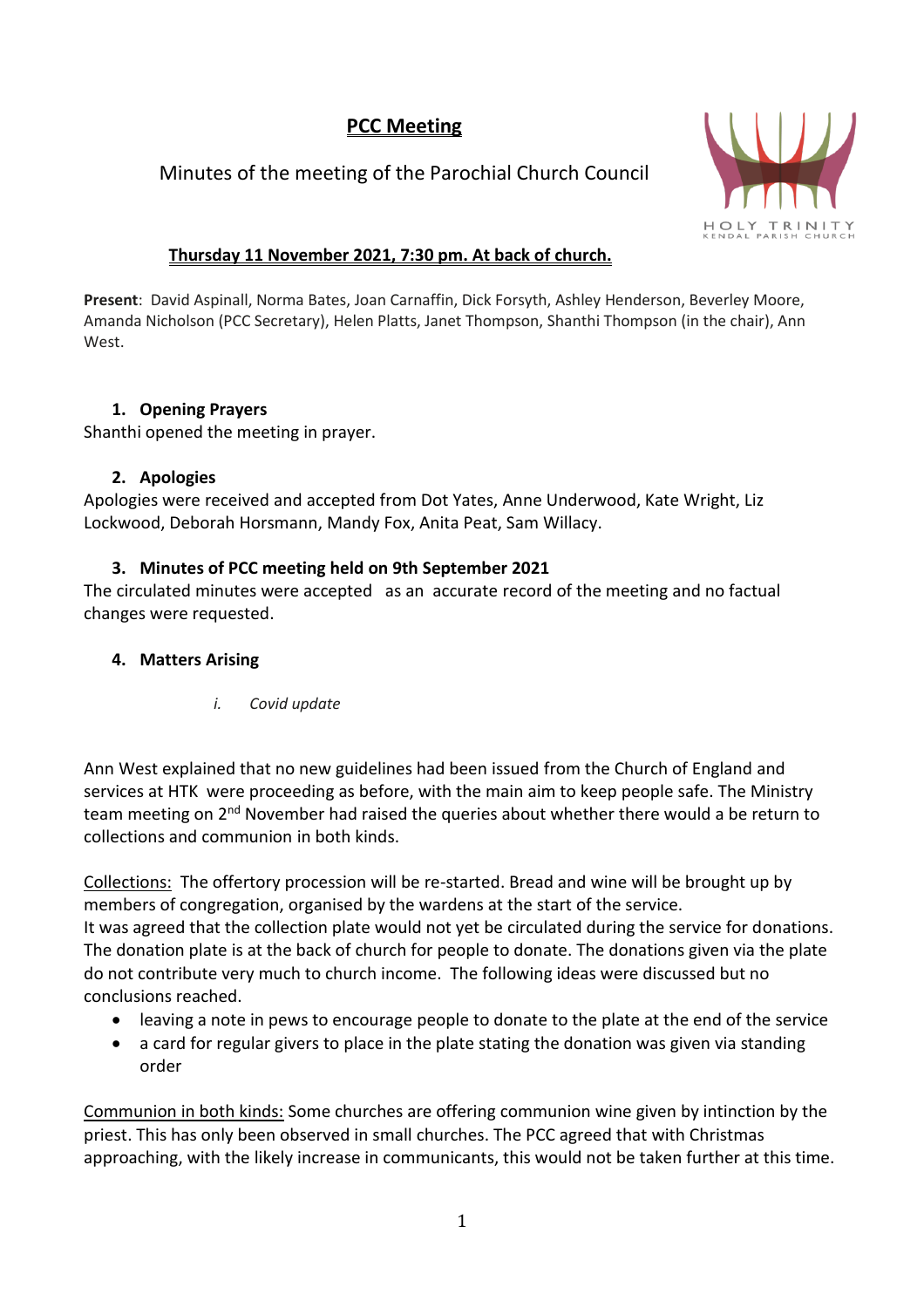*ii. Volunteering*

Dick reported that the spreadsheet of volunteer roles available/ needed within the church was some way from being completed. He asked for suggestions of people to contact outside the PCC who assist the church e.g. flower arranging – so that all roles are captured. The spreadsheet should include all current volunteers as well as the unfilled roles.

Anita has written some thoughts about how to use the information and ask people to volunteer. There is a need for discretion and care about safeguarding requirement. She will be asked to prepare this as a document for the next PCC meeting.

Not all roles will raise safeguarding issues so the possibility of two sheets was raised, with one for less sensitive roles e.g. tea/coffee; sound; flowers.

**ACTION:** PCC members to complete spreadsheet and send to Dick, with suggestions for other people for Dick to contact.

Shanthi - Anita to be asked to prepare item for next PCC meeting.

*iii. Live Streaming*

Graham Moore, Dave Aspinall & Stephen Lockwood are meeting with Shanthi to discuss the future of live streaming.

*iv. West Door*

Dot had asked for this item to be discussed. The West Door is currently left open when the church is open, to welcome visitors. This means the church is cold and increases our heating costs. The PCC agreed if the West Door is closed, even with a notice on the door, visitors will be deterred. It was agreed to purchase blankets for welcomers to use to keep warm.

**ACTION:** Bev to purchase four fleece blankets  $\sim$  £10 each..

*v. Income from funerals*

Dave asked about the comment in *6. Finance* about the drop in income from funerals. Helen said she would investigate further to fully understand why the church was receiving less from funerals held in church

**ACTION:** Helen to investigate and report back.

### **5. Worship and Ministry**

,

*i. Ministry Team (MT) report*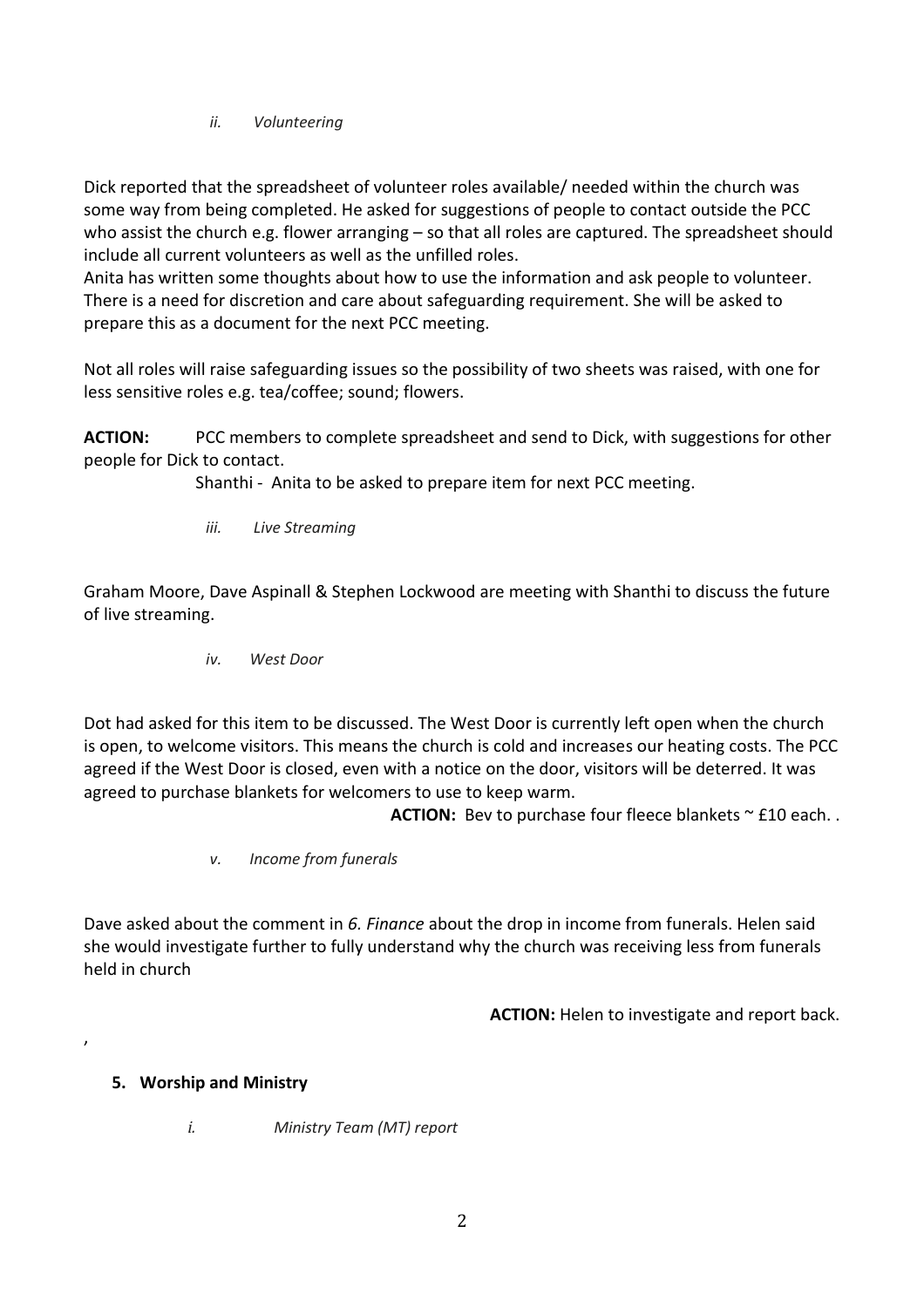The publication of PCC minutes had been raised at the MT meeting. Preparing a summary of the meeting will lead to unnecessary work and minutes or a summary cannot be published until they are approved at the next PCC. This means that minutes are up to two months out of date. It was agreed that the agenda of upcoming PCC meetings would be published on the website/ weekly handout so that people were aware of what was to be discussed.

**ACTION:** Shanthi/ Norma to give to the PCC agenda to Janet Henderson.

*ii. Services*

Shanthi ran through the arrangement for the services to early January as listed in the Ministry Team minutes.

- Remembrance Sunday: Beverley and Graham Moore have prepared a recording of the names of fallen which will be played on loop in church during the afternoon.
- 21st Nov celebration of Helm Mission Community. The Mission Coomunity was launched during covid but has not been well understood. Shanthi needs two volunteers for the service to speak about things they are thankful for and things to pray; Plus there will be act of commitment to community.
- Blue Christmas service  $-21^{st}$  Dec. This is a new service for those who will find it difficult to celebrate this Christmas.
- Epiphany carol service. It may not be possible to have a formal carol service, due to lack of time to prepare the choir.
	- *iii. Courses*

Clive will be leading an Alpha course in the Spring. Helen asked about how this was to be advertised outside the church. Shanthi hopes to use contact at Radio Cumbria for this.

Living in love & Faith (LLF) is a major initiative within the church to encourage discussion and learning about relationships and sexuality. There will be a 5 week course hosted by Deanery from 12<sup>th</sup> January which is to be held at KPC on Thursdays. Shanthi emphasised that the course will not lead to definitive conclusions but was an opportunity to explore the scriptural background and listen and understand other views. We will need to move PCC 13th & S&F meetings on 27<sup>th</sup> January.

**ACTION:** Shanthi and Norma to review diary and suggest alternative dates.

*iv. Choir*

The return of the choir was welcomed by the PCC.

*v. House-groups*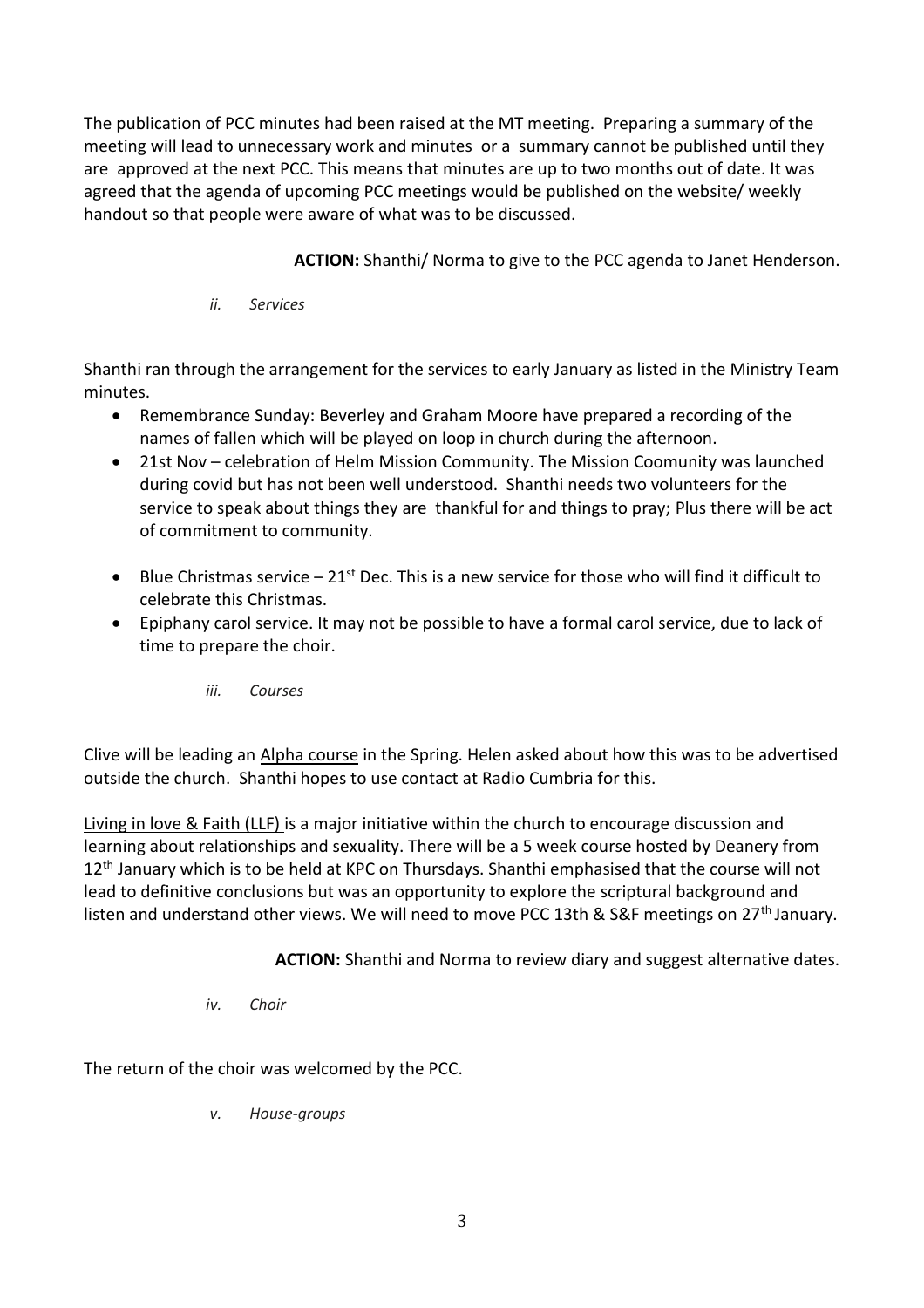Dave asked whether house-groups were still running since the pandemic. Shanthi reported that two house-groups were still functioning. It is hoped new house-groups may be set up after LLF course has been run. Their importance for fellowship and support was noted.

## **6. Finance**

*i. Standing & Finance committee report*

The S&F minutes from August had been circulated. It was clarified that it was acceptable to circulate unapproved S&F minutes to PCC to avoid time-lag.

**ACTION:** Amanda to circulate October S&F minutes.

From Aug 2021 S&F minutes.

- Shanthi raised the problem of continuing children's work with no dedicated worker since Libby's departure. Helen noted that £4,900 was available but additional funding was needed. The Diocesan Growth fund was mentioned but it was thought that this could not be used for salaries.
- •
- Shanthi mentioned that her husband John (Diocesan Steward Office) may be able to get us an additional contactless donations unit to try at no cost as part of a trial. This was welcomed and the PCC agreed.

**ACTION:** Shanthi to ask for a trial unit

• The purchase of a contactless card reader (SUMUP) was authorised - for coffee or mulled wine etc. It will be useful for Christmas tree festival. Cost was £39 to buy and then 1.6% commission on sales but only if used.

**ACTION:** Janet Henderson to organise

*ii. Budget*

Helen summarised the circulated document on previous years finance and the budget for next year (2022).

- 2019 & 2020 KPC more or less broke even, due to furlough payments and insurance money.
- 2021 a predicted £5,300 deficit
- 2022 a predicted £10,937 deficit.

This budget is for our basic running costs and does not include fund raising for major building works. Helen pointed out we should not use fund raising from events such as the church fete to cover everyday costs, which should be covered by giving.

Helen noted that we **must** raise more income -from visitor income, congregational income or legacies. Ultimately, we need more people in church. She noted that the Church of England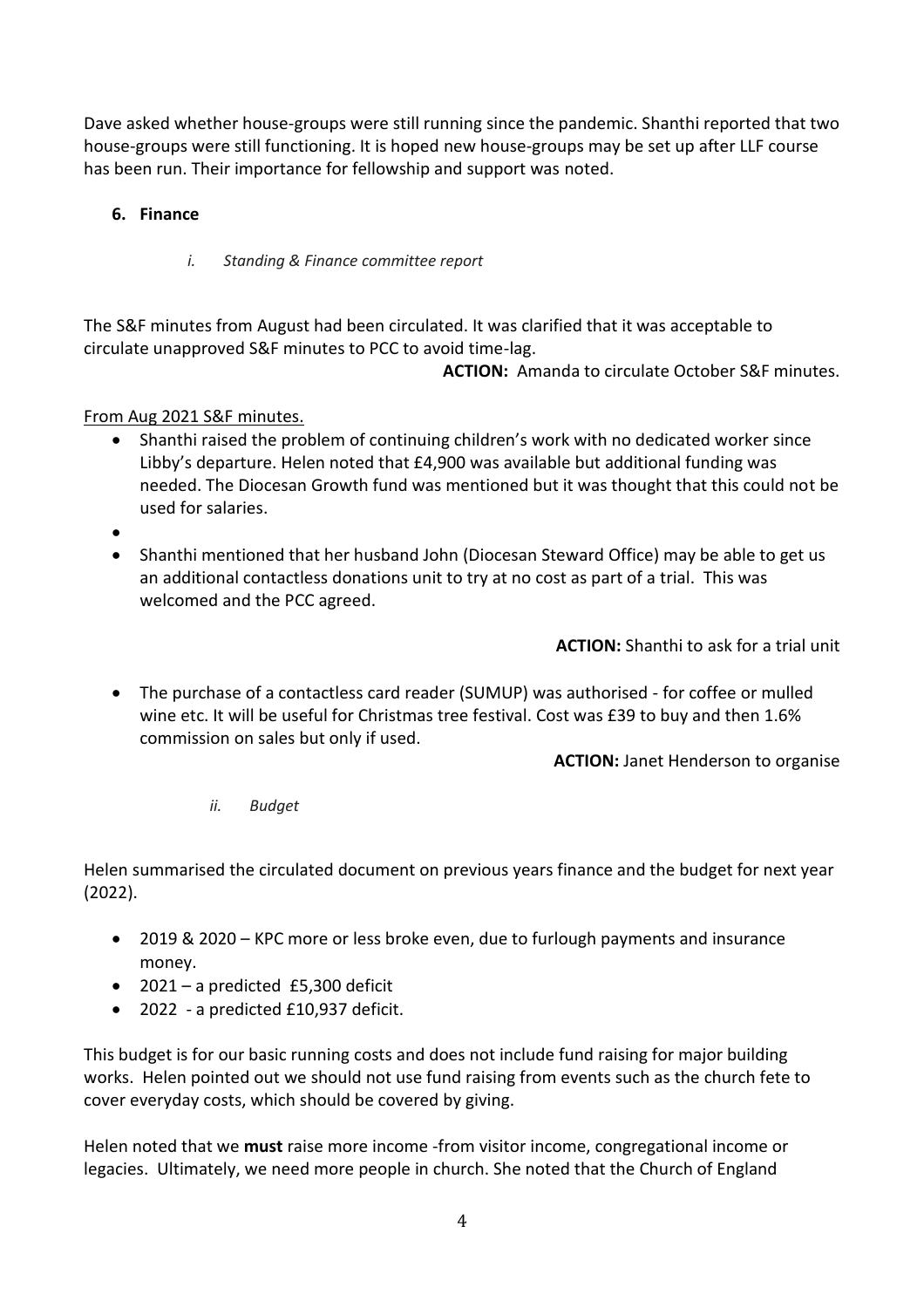receives little from legacies compared to other charities and this could be included in a future stewardship campaign.

Helen proposed that the PCC agree this deficit budget and we could review mid-year in 2022. If giving cannot be increased, then future expenditure will have to be reduced. Helen will present pattern of giving next PCC, ready for a stewardship campaign in Spring.

#### **The PCC approved the budget.**

**ACTION:** Helen to present pattern of giving at January PCC.

#### **7. HR sub-committee**

Norma reported that she and Ann had met with office staff to discuss their pressure of work. They will prepare a report with recommendations for Shanthi to consider.

### **8. Safeguarding**

Janet summarised the circulated Safeguarding report.

Leadership training dates were now available and three KPC members had managed to get a booking.

Janet asked for PCC approval to sign up to DBS online. Diane will be helping with this and there will be help for those who struggle to access internet. **The PCC agreed this.**

#### **9. Choir - update**

Jonathan Bielby is working as interim choir director. All the safeguarding and application paperwork is completed/ in progress.

#### **10. Building Group update**

- Norma reported that legal debates about liability for the porch repairs were continuing. The repairs are essential and will cost in the region of  $\sim$  £70,000.
- Helen confirmed that the £25,000 grant towards the work on the windows has been paid, after various queries and issues were resolved.
- Helen reported that her funding bid for the pinnacles/porch had been unsuccessful.
- The Bellingham roof survey has been done and we are waiting for the report.
- Condition surveys were essential to plan the overall building strategy and were also useful for funding bids.

### **11. Deanery Synod (DS)**

The DS Minutes had been circulated. Shanthi reported that the meeting was focused on LLF.

### **12. Christmas Tree Festival**